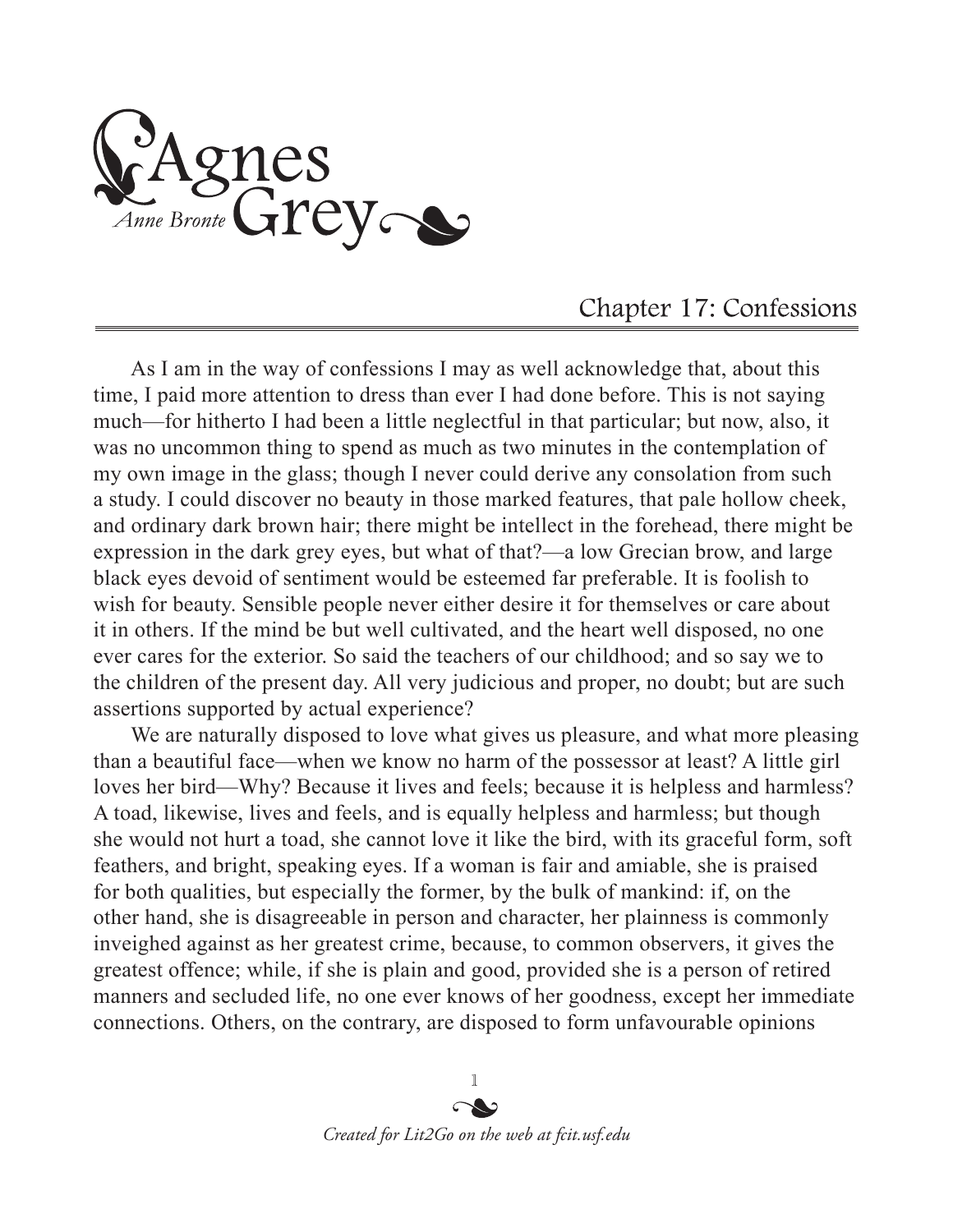of her mind, and disposition, if it be but to excuse themselves for their instinctive dislike of one so unfavoured by nature; and visa versa with her whose angel form conceals a vicious heart, or sheds a false, deceitful charm over defects and foibles that would not be tolerated in another. They that have beauty, let them be thankful for it, and make a good use of it, like any other talent; they that have it not, let them console themselves, and do the best they can without it: certainly, though liable to be over–estimated, it is a gift of God, and not to be despised. Many will feel this who have felt that they could love, and whose hearts tell them that they are worthy to be loved again; while yet they are debarred, by the lack of this or some such seeming trifle, from giving and receiving that happiness they seem almost made to feel and to impart. As well might the humble glowworm despise that power of giving light without which the roving fly might pass her and repass her a thousand times, and never rest beside her: she might hear her winged darling buzzing over and around her; he vainly seeking her, she longing to be found, but with no power to make her presence known, no voice to call him, no wings to follow his flight;—the fly must seek another mate, the worm must live and die alone.

Such were some of my reflections about this period. I might go on prosing more and more, I might dive much deeper, and disclose other thoughts, propose questions the reader might be puzzled to answer, and deduce arguments that might startle his prejudices, or, perhaps, provoke his ridicule, because he could not comprehend them; but I forbear.

Now, therefore, let us return to Miss Murray. She accompanied her mamma to the ball on Tuesday; of course splendidly attired, and delighted with her prospects and her charms. As Ashby Park was nearly ten miles distant from Horton Lodge, they had to set out pretty early, and I intended to have spent the evening with Nancy Brown, whom I had not seen for a long time; but my kind pupil took care I should spend it neither there nor anywhere else beyond the limits of the schoolroom, by giving me a piece of music to copy, which kept me closely occupied till bed–time. About eleven next morning, as soon as she had left her room, she came to tell me her news. Sir Thomas had indeed proposed to her at the ball; an event which reflected great credit on her mamma's sagacity, if not upon her skill in contrivance. I rather incline to the belief that she had first laid her plans, and then predicted their success. The offer had been accepted, of course, and the bridegroom elect was coming that day to settle matters with Mr. Murray.

Rosalie was pleased with the thoughts of becoming mistress of Ashby Park; she was elated with the prospect of the bridal ceremony and its attendant splendour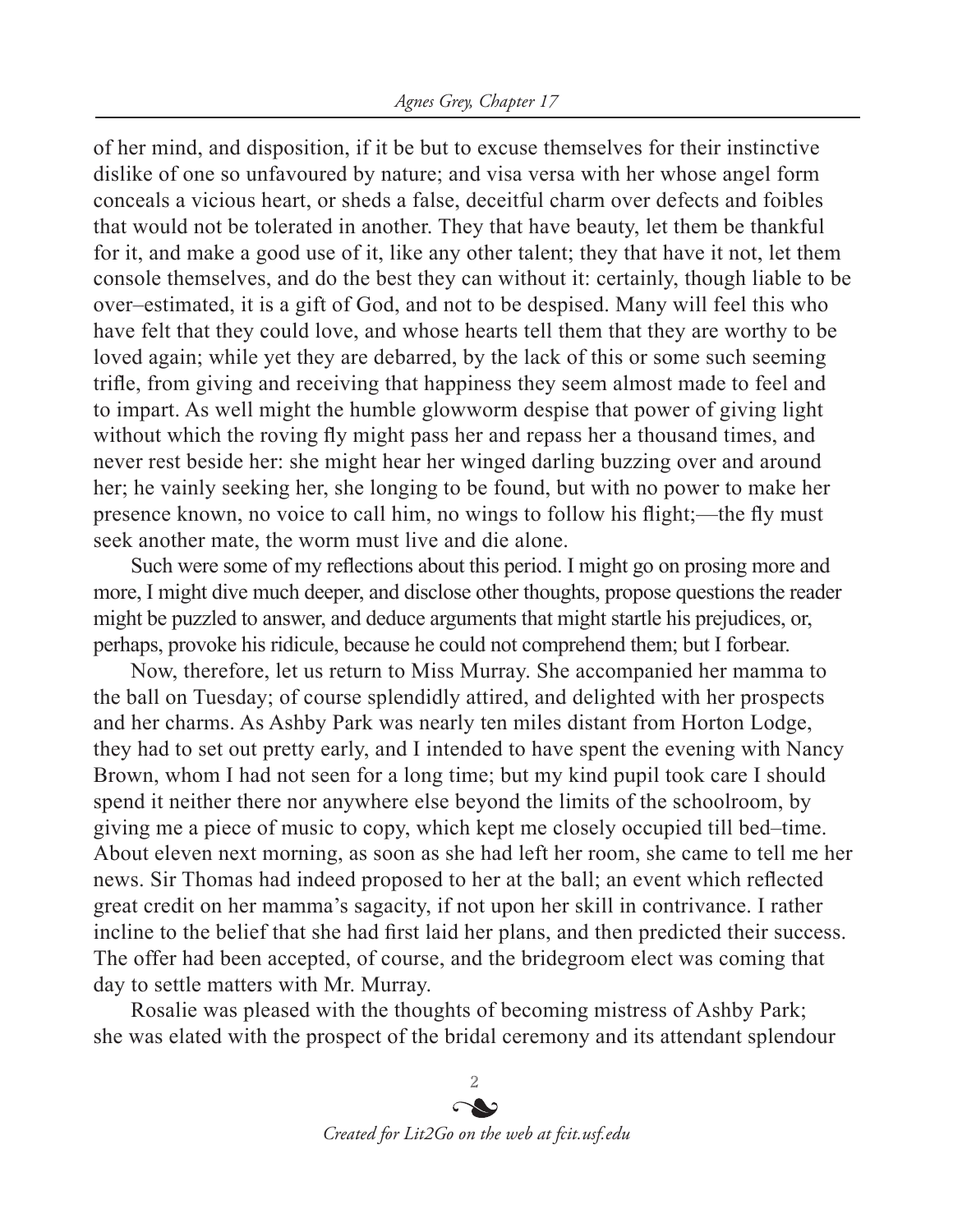and eclat, the honeymoon spent abroad, and the subsequent gaieties she expected to enjoy in London and elsewhere; she appeared pretty well pleased too, for the time being, with Sir Thomas himself, because she had so lately seen him, danced with him, and been flattered by him; but, after all, she seemed to shrink from the idea of being so soon united: she wished the ceremony to be delayed some months, at least; and I wished it too. It seemed a horrible thing to hurry on the inauspicious match, and not to give the poor creature time to think and reason on the irrevocable step she was about to take. I made no pretension to 'a mother's watchful, anxious care,' but I was amazed and horrified at Mrs. Murray's heartlessness, or want of thought for the real good of her child; and by my unheeded warnings and exhortations, I vainly strove to remedy the evil. Miss Murray only laughed at what I said; and I soon found that her reluctance to an immediate union arose chiefly from a desire to do what execution she could among the young gentlemen of her acquaintance, before she was incapacitated from further mischief of the kind. It was for this cause that, before confiding to me the secret of her engagement, she had extracted a promise that I would not mention a word on the subject to any one. And when I saw this, and when I beheld her plunge more recklessly than ever into the depths of heartless coquetry, I had no more pity for her. 'Come what will,' I thought, 'she deserves it. Sir Thomas cannot be too bad for her; and the sooner she is incapacitated from deceiving and injuring others the better.'

The wedding was fixed for the first of June. Between that and the critical ball was little more than six weeks; but, with Rosalie's accomplished skill and resolute exertion, much might be done, even within that period; especially as Sir Thomas spent most of the interim in London; whither he went up, it was said, to settle affairs with his lawyer, and make other preparations for the approaching nuptials. He endeavoured to supply the want of his presence by a pretty constant fire of billets– doux; but these did not attract the neighbours' attention, and open their eyes, as personal visits would have done; and old Lady Ashby's haughty, sour spirit of reserve withheld her from spreading the news, while her indifferent health prevented her coming to visit her future daughter–in–law; so that, altogether, this affair was kept far closer than such things usually are.

Rosalie would sometimes show her lover's epistles to me, to convince me what a kind, devoted husband he would make. She showed me the letters of another individual, too, the unfortunate Mr. Green, who had not the courage, or, as she expressed it, the 'spunk,' to plead his cause in person, but whom one denial would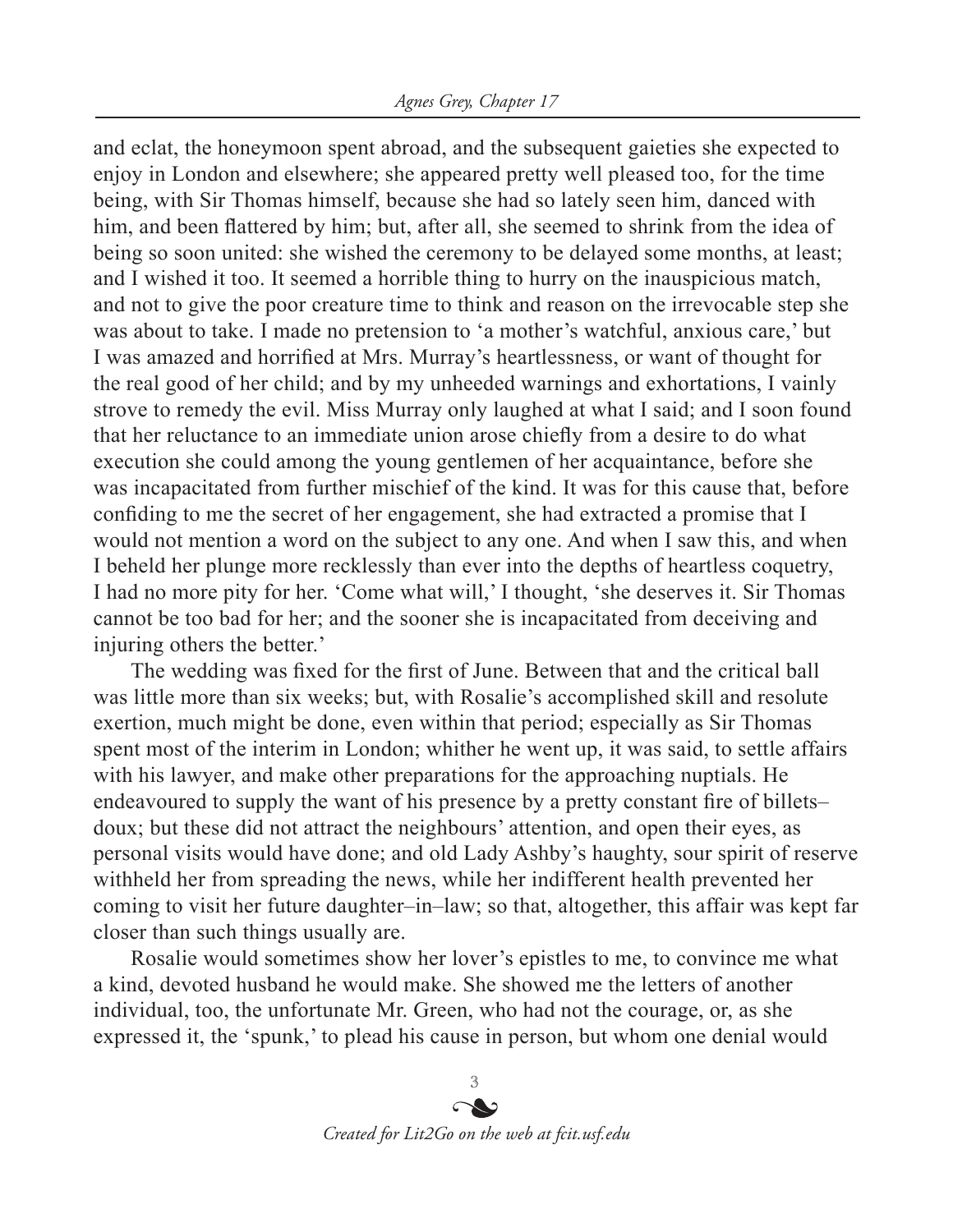not satisfy: he must write again and again. He would not have done so if he could have seen the grimaces his fair idol made over his moving appeals to her feelings, and heard her scornful laughter, and the opprobrious epithets she heaped upon him for his perseverance.

'Why don't you tell him, at once, that you are engaged?' I asked.

'Oh, I don't want him to know that,' replied she. 'If he knew it, his sisters and everybody would know it, and then there would be an end of my—ahem! And, besides, if I told him that, he would think my engagement was the only obstacle, and that I would have him if I were free; which I could not bear that any man should think, and he, of all others, at least. Besides, I don't care for his letters,' she added, contemptuously; 'he may write as often as he pleases, and look as great a calf as he likes when I meet him; it only amuses me.'

Meantime, young Meltham was pretty frequent in his visits to the house or transits past it; and, judging by Matilda's execrations and reproaches, her sister paid more attention to him than civility required; in other words, she carried on as animated a flirtation as the presence of her parents would admit. She made some attempts to bring Mr. Hatfield once more to her feet; but finding them unsuccessful, she repaid his haughty indifference with still loftier scorn, and spoke of him with as much disdain and detestation as she had formerly done of his curate. But, amid all this, she never for a moment lost sight of Mr. Weston. She embraced every opportunity of meeting him, tried every art to fascinate him, and pursued him with as much perseverance as if she really loved him and no other, and the happiness of her life depended upon eliciting a return of affection. Such conduct was completely beyond my comprehension. Had I seen it depicted in a novel, I should have thought it unnatural; had I heard it described by others, I should have deemed it a mistake or an exaggeration; but when I saw it with my own eyes, and suffered from it too, I could only conclude that excessive vanity, like drunkenness, hardens the heart, enslaves the faculties, and perverts the feelings; and that dogs are not the only creatures which, when gorged to the throat, will yet gloat over what they cannot devour, and grudge the smallest morsel to a starving brother.

She now became extremely beneficent to the poor cottagers. Her acquaintance among them was more widely extended, her visits to their humble dwellings were more frequent and excursive than they had ever been before. Hereby, she earned among them the reputation of a condescending and very charitable young lady; and their encomiums were sure to be repeated to Mr. Weston: whom also she had thus a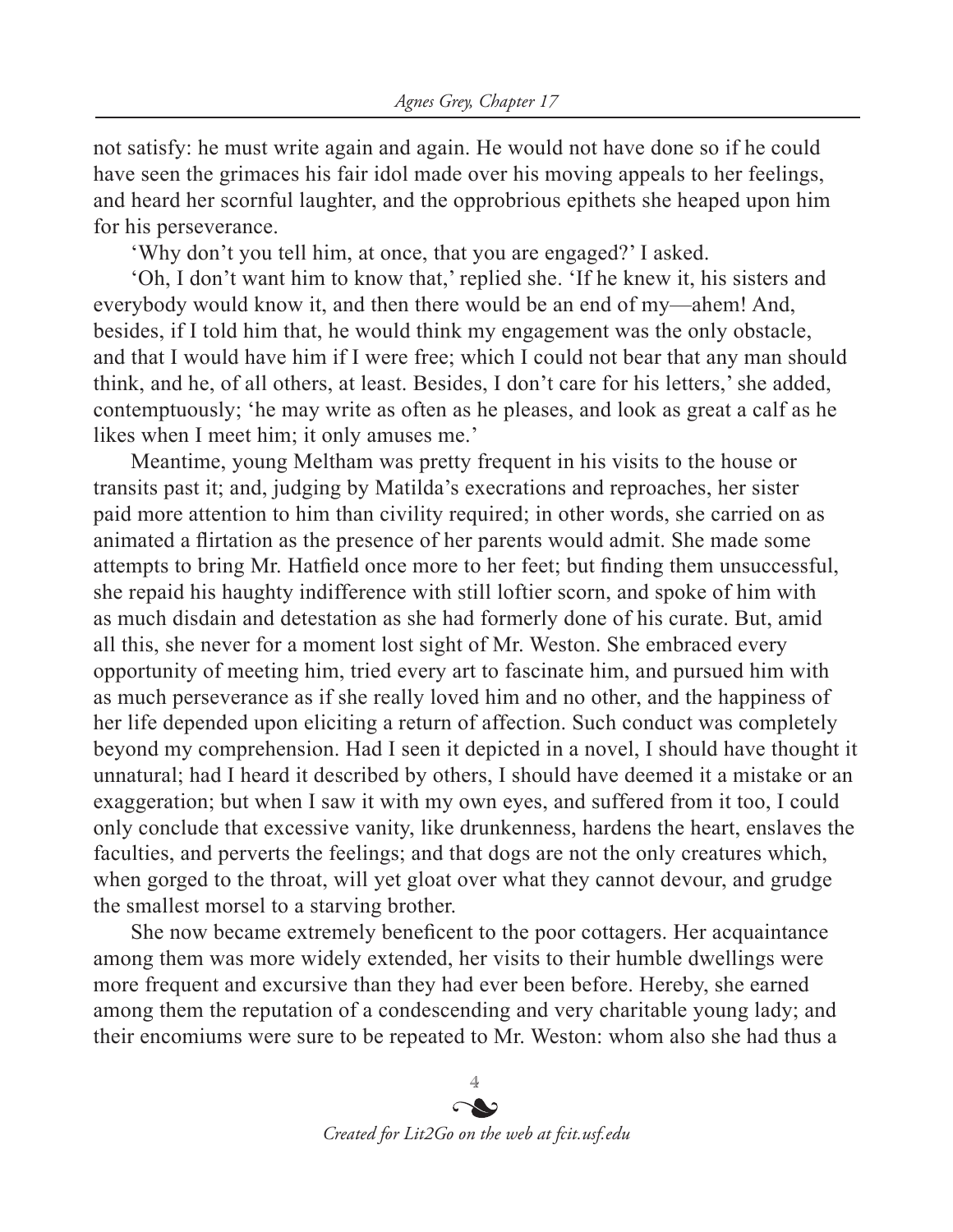daily chance of meeting in one or other of their abodes, or in her transits to and fro; and often, likewise, she could gather, through their gossip, to what places he was likely to go at such and such a time, whether to baptize a child, or to visit the aged, the sick, the sad, or the dying; and most skilfully she laid her plans accordingly. In these excursions she would sometimes go with her sister—whom, by some means, she had persuaded or bribed to enter into her schemes—sometimes alone, never, now, with me; so that I was debarred the pleasure of seeing Mr. Weston, or hearing his voice even in conversation with another: which would certainly have been a very great pleasure, however hurtful or however fraught with pain. I could not even see him at church: for Miss Murray, under some trivial pretext, chose to take possession of that corner in the family pew which had been mine ever since I came; and, unless I had the presumption to station myself between Mr. and Mrs. Murray, I must sit with my back to the pulpit, which I accordingly did.

Now, also, I never walked home with my pupils: they said their mamma thought it did not look well to see three people out of the family walking, and only two going in the carriage; and, as they greatly preferred walking in fine weather, I should be honoured by going with the seniors. 'And besides,' said they, 'you can't walk as fast as we do; you know you're always lagging behind.' I knew these were false excuses, but I made no objections, and never contradicted such assertions, well knowing the motives which dictated them. And in the afternoons, during those six memorable weeks, I never went to church at all. If I had a cold, or any slight indisposition, they took advantage of that to make me stay at home; and often they would tell me they were not going again that day, themselves, and then pretend to change their minds, and set off without telling me: so managing their departure that I never discovered the change of purpose till too late. Upon their return home, on one of these occasions, they entertained me with an animated account of a conversation they had had with Mr. Weston as they came along. 'And he asked if you were ill, Miss Grey,' said Matilda; 'but we told him you were quite well, only you didn't want to come to church—so he'll think you're turned wicked.'

All chance meetings on week–days were likewise carefully prevented; for, lest I should go to see poor Nancy Brown or any other person, Miss Murray took good care to provide sufficient employment for all my leisure hours. There was always some drawing to finish, some music to copy, or some work to do, sufficient to incapacitate me from indulging in anything beyond a short walk about the grounds, however she or her sister might be occupied.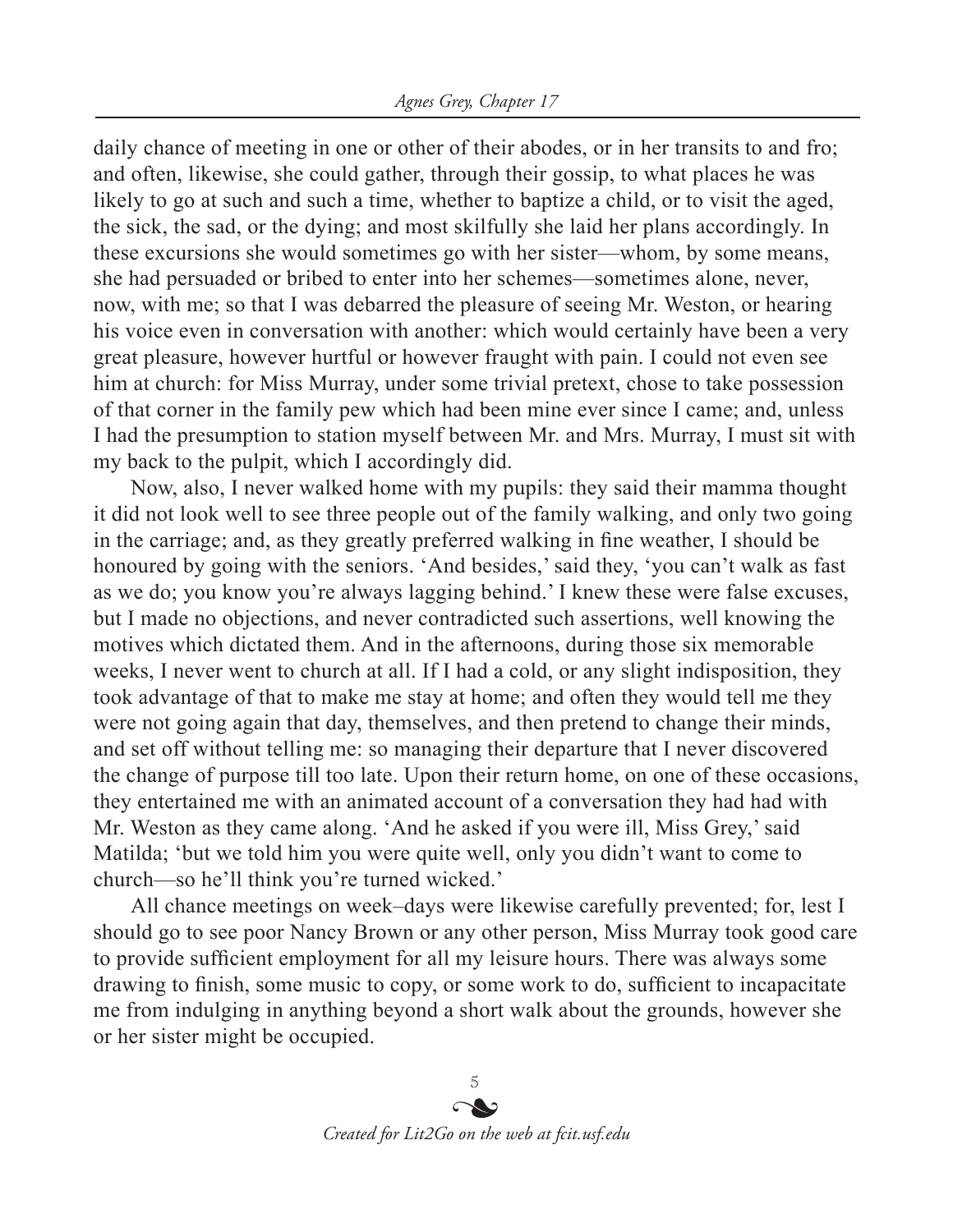One morning, having sought and waylaid Mr. Weston, they returned in high glee to give me an account of their interview. 'And he asked after you again,' said Matilda, in spite of her sister's silent but imperative intimation that she should hold her tongue. 'He wondered why you were never with us, and thought you must have delicate health, as you came out so seldom.'

'He didn't Matilda—what nonsense you're talking!'

'Oh, Rosalie, what a lie! He did, you know; and you said—Don't, Rosalie—hang it!—I won't be pinched so! And, Miss Grey, Rosalie told him you were quite well, but you were always so buried in your books that you had no pleasure in anything else.'

'What an idea he must have of me!' I thought.

'And,' I asked, 'does old Nancy ever inquire about me?'

'Yes; and we tell her you are so fond of reading and drawing that you can do nothing else.'

'That is not the case though; if you had told her I was so busy I could not come to see her, it would have been nearer the truth.'

'I don't think it would,' replied Miss Murray, suddenly kindling up; 'I'm sure you have plenty of time to yourself now, when you have so little teaching to do.'

It was no use beginning to dispute with such indulged, unreasoning creatures: so I held my peace. I was accustomed, now, to keeping silence when things distasteful to my ear were uttered; and now, too, I was used to wearing a placid smiling countenance when my heart was bitter within me. Only those who have felt the like can imagine my feelings, as I sat with an assumption of smiling indifference, listening to the accounts of those meetings and interviews with Mr. Weston, which they seemed to find such pleasure in describing to me; and hearing things asserted of him which, from the character of the man, I knew to be exaggerations and perversions of the truth, if not entirely false—things derogatory to him, and flattering to them—especially to Miss Murray—which I burned to contradict, or, at least, to show my doubts about, but dared not; lest, in expressing my disbelief, I should display my interest too. Other things I heard, which I felt or feared were indeed too true: but I must still conceal my anxiety respecting him, my indignation against them, beneath a careless aspect; others, again, mere hints of something said or done, which I longed to hear more of, but could not venture to inquire. So passed the weary time. I could not even comfort myself with saying, 'She will soon be married; and then there may be hope.'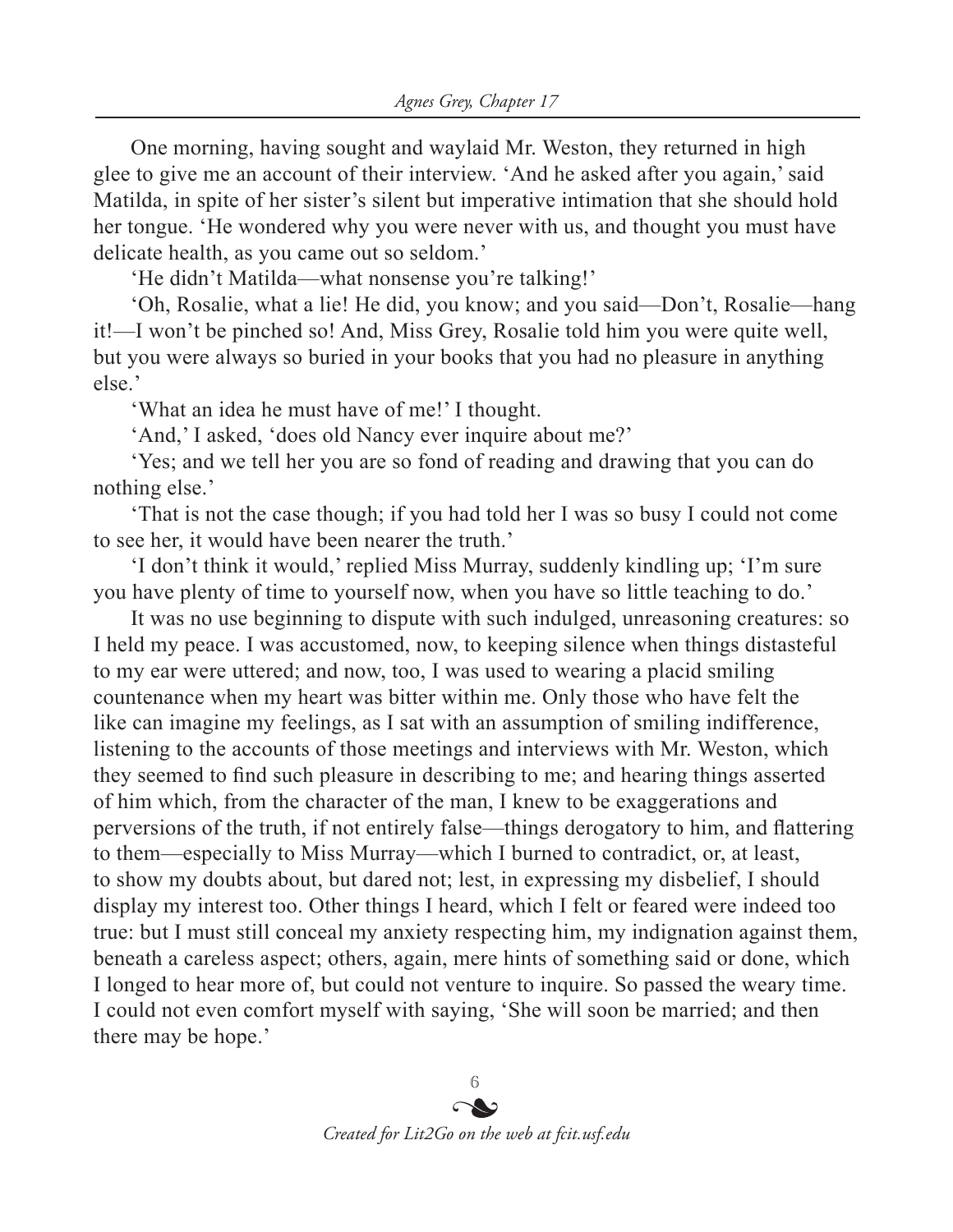Soon after her marriage the holidays would come; and when I returned from home, most likely, Mr. Weston would be gone, for I was told that he and the Rector could not agree (the Rector's fault, of course), and he was about to remove to another place.

No—besides my hope in God, my only consolation was in thinking that, though he know it not, I was more worthy of his love than Rosalie Murray, charming and engaging as she was; for I could appreciate his excellence, which she could not: I would devote my life to the promotion of his happiness; she would destroy his happiness for the momentary gratification of her own vanity. 'Oh, if he could but know the difference!' I would earnestly exclaim. 'But no! I would not have him see my heart: yet, if he could but know her hollowness, her worthless, heartless frivolity, he would then be safe, and I should be—ALMOST happy, though I might never see him more!'

I fear, by this time, the reader is well nigh disgusted with the folly and weakness I have so freely laid before him. I never disclosed it then, and would not have done so had my own sister or my mother been with me in the house. I was a close and resolute dissembler—in this one case at least. My prayers, my tears, my wishes, fears, and lamentations, were witnessed by myself and heaven alone.

When we are harassed by sorrows or anxieties, or long oppressed by any powerful feelings which we must keep to ourselves, for which we can obtain and seek no sympathy from any living creature, and which yet we cannot, or will not wholly crush, we often naturally seek relief in poetry—and often find it, too whether in the effusions of others, which seem to harmonize with our existing case, or in our own attempts to give utterance to those thoughts and feelings in strains less musical, perchance, but more appropriate, and therefore more penetrating and sympathetic, and, for the time, more soothing, or more powerful to rouse and to unburden the oppressed and swollen heart. Before this time, at Wellwood House and here, when suffering from home–sick melancholy, I had sought relief twice or thrice at this secret source of consolation; and now I flew to it again, with greater avidity than ever, because I seemed to need it more. I still preserve those relics of past sufferings and experience, like pillars of witness set up in travelling through the vale of life, to mark particular occurrences. The footsteps are obliterated now; the face of the country may be changed; but the pillar is still there, to remind me how all things were when it was reared. Lest the reader should be curious to see any of these effusions, I will favour him with one short specimen: cold and languid as the lines may seem, it was almost a passion of grief to which they owed their being:–